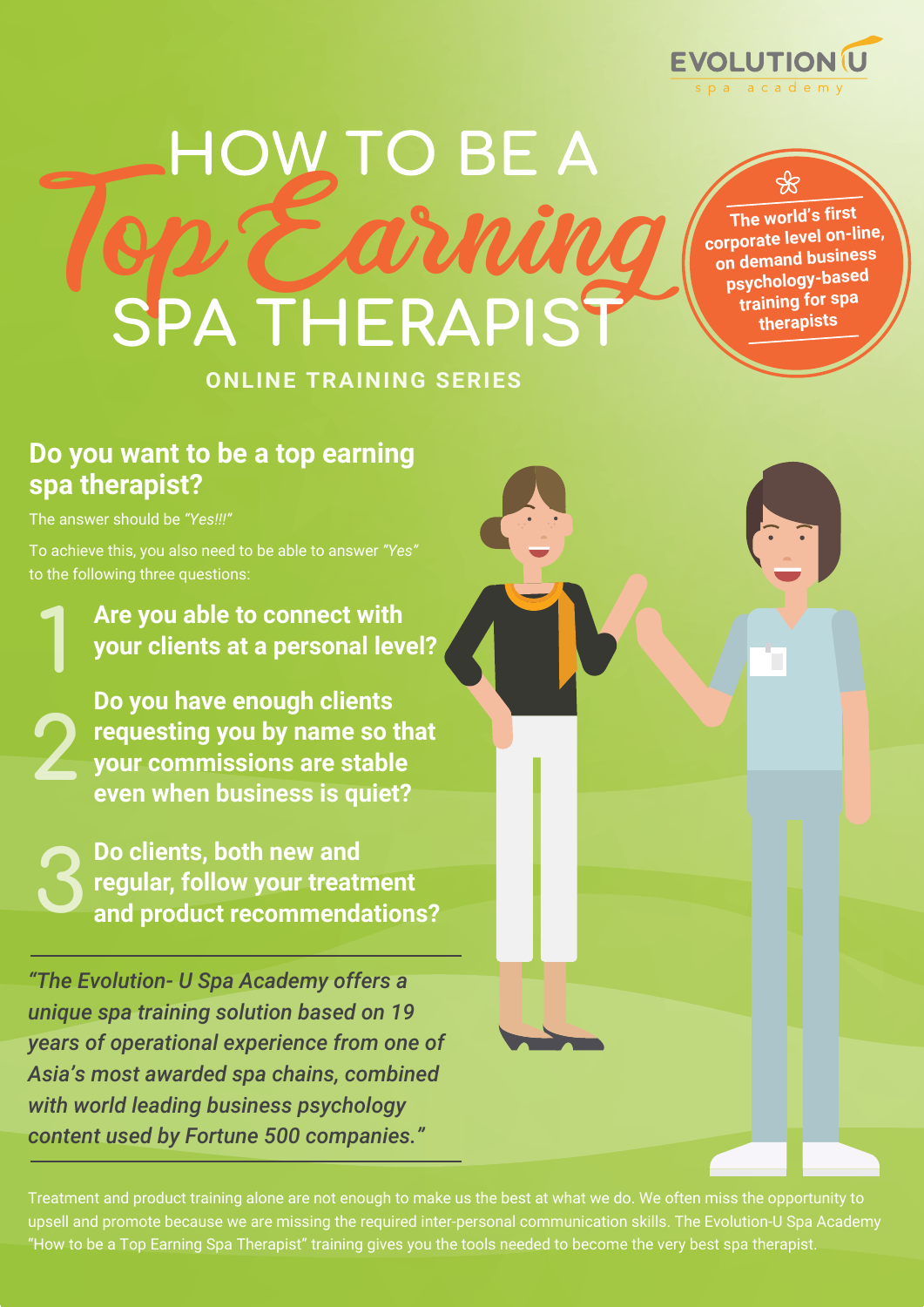



#### sense <sub>of</sub> touch Founded

multi-award winning day spa chain Sense of Touch in 2002

Has trained over 5,000 executives globally in business psychology

Regular panelist and speaker on the global spa circuit



# What do I get



10 tutorial videos packed full of great information and tips on how to be the very best spa therapist!



Knowledge Reviews to make sure the key points have been understood.



Beautifully designed articles and "Top Tips" to help review and remember the key points



An Evolution-U Spa Academy Certificate of Completion!



Lots of group exercises and role plays\*

\*if your spa manager also takes the Evolution-U Spa Academy "Running a Top Performing Spa Team" training.

# Frainer<br>Francisco About

Founded in 2009 to develop and deliver high level proprietary soft skills training content

Client base of leading financial institutions and multi-nationals from sectors including insurance, consulting, legal, government, luxury, retail, spa and wellness.

Core competencies include Communication, Persuasion, Sales, Negotiation, Personal Empowerment, Leadership, Coaching and Diversity & Inclusion.

Course Duration

**2 hours (10 topics)**

All courses are fully on-line and on demand, so you can complete their training over an 8-10 day period of approximately one 15 minute session per day!